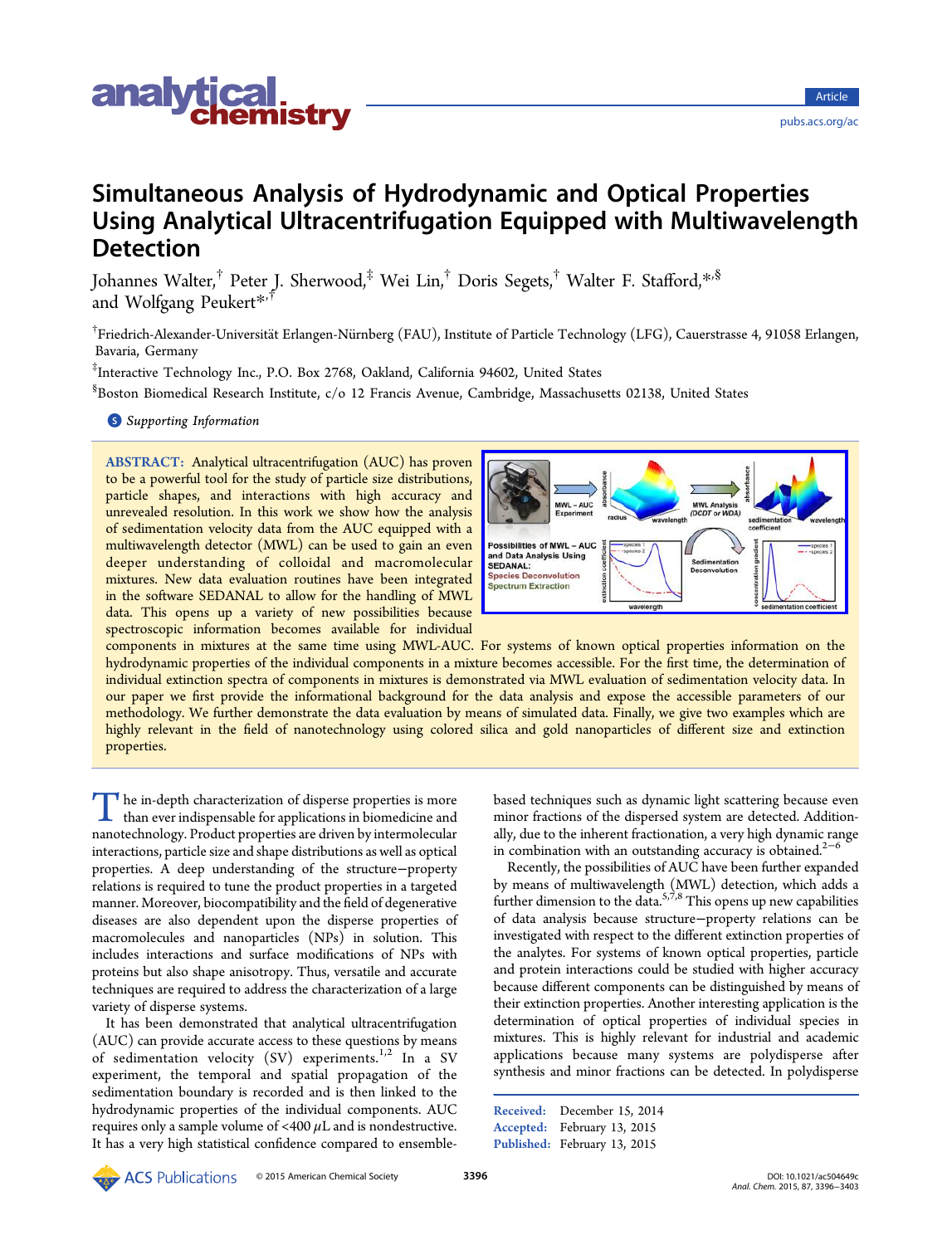samples, a direct correlation of, e.g., particle size and spectral properties is then not possible any more because the underlying distributions interfere with each other. Highly time-consuming purification methods − provided they are available at all − have to be applied to isolate and investigate the extinction properties of the different components. However, since AUC is based on fractionation of particles in a centrifugal field optical properties now become accessible via MWL detection without any tedious prepurification steps. In a recent study, it was shown that MWL detection allows for the analysis and discrimination of hydrodynamic and optical properties in one experiment with high accuracy.<sup>5</sup> However, due to a lack of data analysis software, only qualitative evaluations could be carried out, and it was not possible [to](#page-7-0) isolate the full extinction spectra of the individual components from a sedimentation velocity experiment.

Unfortunately, until now no data evaluation routines are available to fully handle such novel MWL data. However, the development of new software and algorithms is indispensable to benefit from the new opportunities provided by MWL-AUC. The AUC analysis tools Sedfit,<sup>9</sup> Sedphat,<sup>9</sup> and SEDANAL<sup>10,11</sup> offer possibilities of multisignal analysis based on a commercial absorbance detector, which can [re](#page-7-0)cord up t[o](#page-7-0) three wavelengt[hs in](#page-7-0) a row. Balbo et al. have demonstrated that the spectral discrimination can synergistically enhance the hydrodynamic resolution even if only three different wavelength signals are evaluated.<sup>12</sup> However, large scale processing of hundreds of distinct wavelengths, which are generated by the MWL detector that reco[rds](#page-7-0) up to 800 separate wavelengths, has been not possible so far. Thus, the outstanding capabilities of the MWL-AUC have not been addressed and could not be exploited until now. Only Ultrascan3 contains the first functionalities to process and fit whole sets of MWL data using for example the 2 dimensional spectrum analysis model, which allows in principle for the extraction of extinction spectra.<sup>13</sup> Even though this model offers many advantages, such as high resolution, accuracy, and the possibility of systematic noise fitting, i[t a](#page-7-0)lso has some drawbacks. For the data evaluation, supercomputing capabilities are required because the direct modeling of the sedimentation process is computationally intensive. Moreover, hydrodynamic or thermodynamic nonideality can result in artifacts in case of an improper direct boundary model, which is not only true for the 2 dimensional spectrum analysis but also for other techniques such as the  $c(s)$ -model.<sup>9</sup> Hence, the generation of false positives can impair the result in cases where no prior knowledge is available. Moreover, the cor[re](#page-7-0)ction for diffusion, which is included in these algorithms, is not required for many systems for which diffusion is negligible during the sedimentation process. Furthermore, Ultrascan3 fits each wavelength individually and does not include any further functionalities to process evaluated MWL data, such as the deconvolution of sedimentation profiles. This is, however, required to exploit the maximum potential of MWL-AUC.

For many NPs the sedimentation in the AUC is only slightly affected by diffusion due to their high density and mass (sizes typically >20 nm). For biological macromolecules, the elimination of the effects of diffusion is not desirable for studies on self- or heteroassociation. Such systems would strongly benefit from software allowing for the fast and accurate analysis of MWL data. Until now, only a few MWL-AUCs are available worldwide, but future generations of AUCs such as the centrifugal fluid analyzer (CFA) may further support MWL detection. This will lead to a considerably increased demand for MWL data evaluation in various emerging fields like biology, medicine, chemistry, and nanotechnology.

Here we present a method capable of evaluating and processing MWL data rapidly with low computational effort applicable in numerous applications. We demonstrate our approach for silica and gold NPs which belong to the most widely used NP systems. In principle, the methodology is also applicable to biological macromolecules as it will be shown by means of simulated data. However, due to the optical fiber based design of our MWL-AUC and the reduced sensitivity in the wavelength range below 280 nm we did not focus on such systems in this work.

#### ■ THEORY

Fundamentals of Sedimentation. In an AUC experiment, a centrifugal field, which can be up to 250,000 times higher than the gravitational field of the earth, is applied to the sample. By overcoming the diffusion acting on the particles, sedimentation according to the particles' mass, size, density, and shape will be induced. Furthermore, interactions between the analytes can affect the hydrodynamics. During a typical SV experiment, the temporal and spatial propagation of the sedimentation boundary from the meniscus to the cell bottom is measured inline using an optical detector. The shape and progress of the sedimentation boundary is given by the sedimentation and diffusion properties of the particles. Absorbance profiles are recorded via radial scans using a CCD-array detector. Since the time needed for one scan is short (∼1 min) compared to the overall sedimentation of particles (1−2 h), a single sedimentation profile in the radial dimension can be considered as a snapshot of the analyte distribution in the cell. The movement of the sedimentation boundary contains therefore all information to determine the sedimentation properties of the analytes. The sedimentation coefficient  $s$  is defined as the sedimentation velocity  $u$  divided by the centrifugal field:

$$
s = \frac{u}{\omega^2 r} \tag{1}
$$

The strength of the centrifugal field is given by the angular velocity  $\omega$  and the distance from the axis of rotation  $r$ . The sedimentation coefficient s is a unique measure of the hydrodynamic properties of a particle in a given solvent and can be linked to the particle diameter  $d$  using Stokes' law:

$$
d = \sqrt{\frac{18\eta s}{\rho_{\rm p} - \rho_{\rm s}}} \tag{2}
$$

The particle size is therefore a function of the sedimentation coefficient, solvent viscosity  $\eta$ , particle density  $\rho_p$ , and solvent density  $\rho_s$ . By means of eq 2, the particle size distribution can be obtained from the sedimentation coefficient distribution that is the outcome of a SV experiment.

**Optical Detection.** For an absorbance based measurement, which is also done by the MWL detector in the AUC, the measured quantity is the attenuation of light given by the intensities of the incident light  $I_0$  and the transmitted light I. It can be expressed by Beer−Lambert's law:

$$
\log_{10} \frac{I}{I_0} = -\varepsilon c l = -\tau c \tag{3}
$$

For a given optical path length l, the extinction depends on the molar or mass concentration  $c$  as well as on the extinction coefficient  $\varepsilon$  of the analyte/particle. Alternatively, the extinction coefficient can be divided by the optical path length, which provides the turbidity  $\tau$ . The attenuation of light is determined by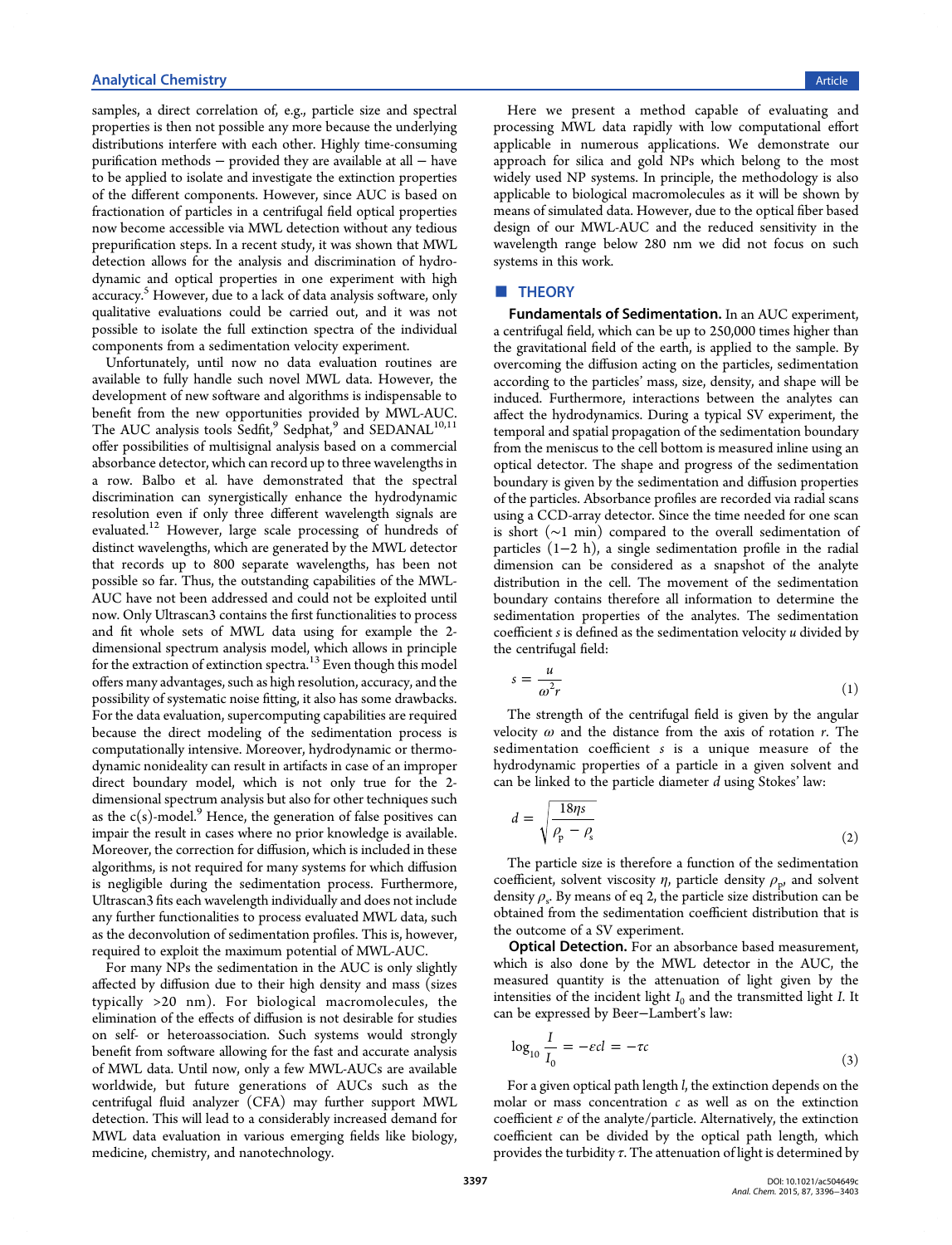<span id="page-2-0"></span>Scheme 1. Concept of MWL Analysis Using MWL-AUC and SEDANAL<sup>a</sup>



 $^a$ The ge[neral pathway \(blue\) includes the design of the MWL-AUC experiment as well as the measurement and data acquisition in the MW](http://pubs.acs.org/action/showImage?doi=10.1021/ac504649c&iName=master.img-001.jpg&w=443&h=136)L-AUC. After that two different pathways can be pursued depending on the sample and the existence of prior knowledge. For a mixture of a defined number of species with known optical properties, a deconvolution of the sedimentation data can be done to obtain the sedimentation coefficient distributions of the individual components (red path). Alternatively, the absorbance spectra can be obtained for any sedimentation coefficient and species in case of an arbitrary mixture of species (green path).

the absorbance and scattering of light. It depends on the complex refractive indices of the solvent and the particles under investigation as well as on the density, shape, and size of the particles, which determine whether the extinction is dominated by absorbance or scattering (or both). Hence, the obtained sedimentation coefficient distribution for a MWL-AUC experiment is always extinction weighted but can be converted to a mass weighted distribution as long as the extinction coefficient is known.

The measured extinction in a MWL-AUC experiment will vary with each investigated wavelength according to the different optical properties (extinction spectra that contain an absorbance and a scattering contribution) of the sedimenting analyte. For a given sample and cell, the total analyte concentration and path length will be constant during the experiment. AUC separates the species in the gravitation field, and so any variation of absorbance with wavelength is due to the component sedimenting at that distinct sedimentation coefficient. This is why the optical properties of individual fractions are accessible via MWL-AUC and what we will demonstrate in the following sections.

Analysis of Hydrodynamic Properties. In principle, two different groups of data evaluation routines exist. The first group is based on direct boundary models to assess the change in concentration during the centrifugation. For this, the Lamm equation, which describes the temporal and spatial distribution of the sample due to sedimentation and diffusion, is used by employing least-squares methods according to the popular Todd−Haschemeyer method.<sup>14</sup> By means of different numerical approaches, the distribution of sedimentation, and optionally diffusion, is derived from the [ra](#page-7-0)w data. The second group uses model free approaches, such as the van-Holde-Weischet or DCDT analysis.<sup>15,16</sup> The DCDT analysis as implemented in  $\rm SEDANAL$   $^{11}$  is based on the time derivative approach developed by Stafford to [com](#page-7-0)pletely remove all the time independent systematic [no](#page-7-0)ise such as scratches or dirt on the windows from the data before analysis.<sup>15,17-19</sup> In this work, we will use this model-free approach to integrate the functionalities of MWL data analysis into SED[ANAL.](#page-7-0) The advantage of the DCDT method in comparison to the first group is that due to the direct removal of errors it is direct and model independent. That means it requires no computationally intensive calculations that would otherwise be necessary to fit for the systematic errors. Therefore,

large data sets arising from MWL data sets can be easily and rapidly investigated without the need for supercomputing capabilities.

Since the DCDT method has already been described in detail, just a brief overview will be given. The method effectively produces a concentration gradient pattern, dc/ds\* (also called  $g(s^*))$ , as a function of radius expressed in units of the apparent sedimentation coefficient (not diffusion corrected), s\*. The transformation of the time derivative of the concentration to  $g(s^*)$  is given by the following equation<sup>15,17,18</sup>

$$
\hat{g}(s^*) \equiv \left(\frac{\partial c}{\partial s^*}\right)_t = \left[\left(\frac{\partial c}{\partial t}\right)_r + 2\omega^2 \int_{s^* = 0}^{s^* = s^*} \left(\frac{\partial c}{\partial s^*}\right)_t s^* ds^* \right] \left(\frac{\partial t}{\partial s^*}\right)_r
$$
\n(4)

where  $s^*$  is defined by:

$$
s^* = \frac{1}{\omega^2 t} \ln \left( \frac{r}{r_m} \right) \tag{5}
$$

 $r<sub>m</sub>$  is the meniscus position, and the other symbols have their usual meaning, as already introduced by the previous equations. The time derivative (DCDT) method uses a subset of scans to give essentially a snapshot of the sedimenting boundary at a particular time during the run and is plotted on a linear  $s^*$  scale.<sup>15</sup> In contrast, the wide distribution analysis (WDA) method includes all the scans from a run to give a sedimentation patte[rn](#page-7-0) spanning the entire range of s values observable for that run; it is plotted on a log scale to accommodate the wide range of s values observable. In addition, WDA has a multispeed capability allowing extremely wide ranges of the s value to be observed in a single run.<sup>19</sup> In both methods the use of the time derivative eliminates the need to fit for the time independent systematic errors res[ulti](#page-7-0)ng in the elimination of several thousand fitting parameters required by other methods.

Multiwavelength Analysis. Common AUC analysis is based on single wavelength (SWL) absorbance data. Alternatively, interference or fluorescence optics can be applied to determine the sedimentation coefficient distribution. The latter is mainly used for special applications incorporating fluorescent tagged macromolecules and NPs. The conversion of the measured extinction weighted distribution to a mass weighted distribution requires further information regarding the optical properties of the sample. As mentioned in the section about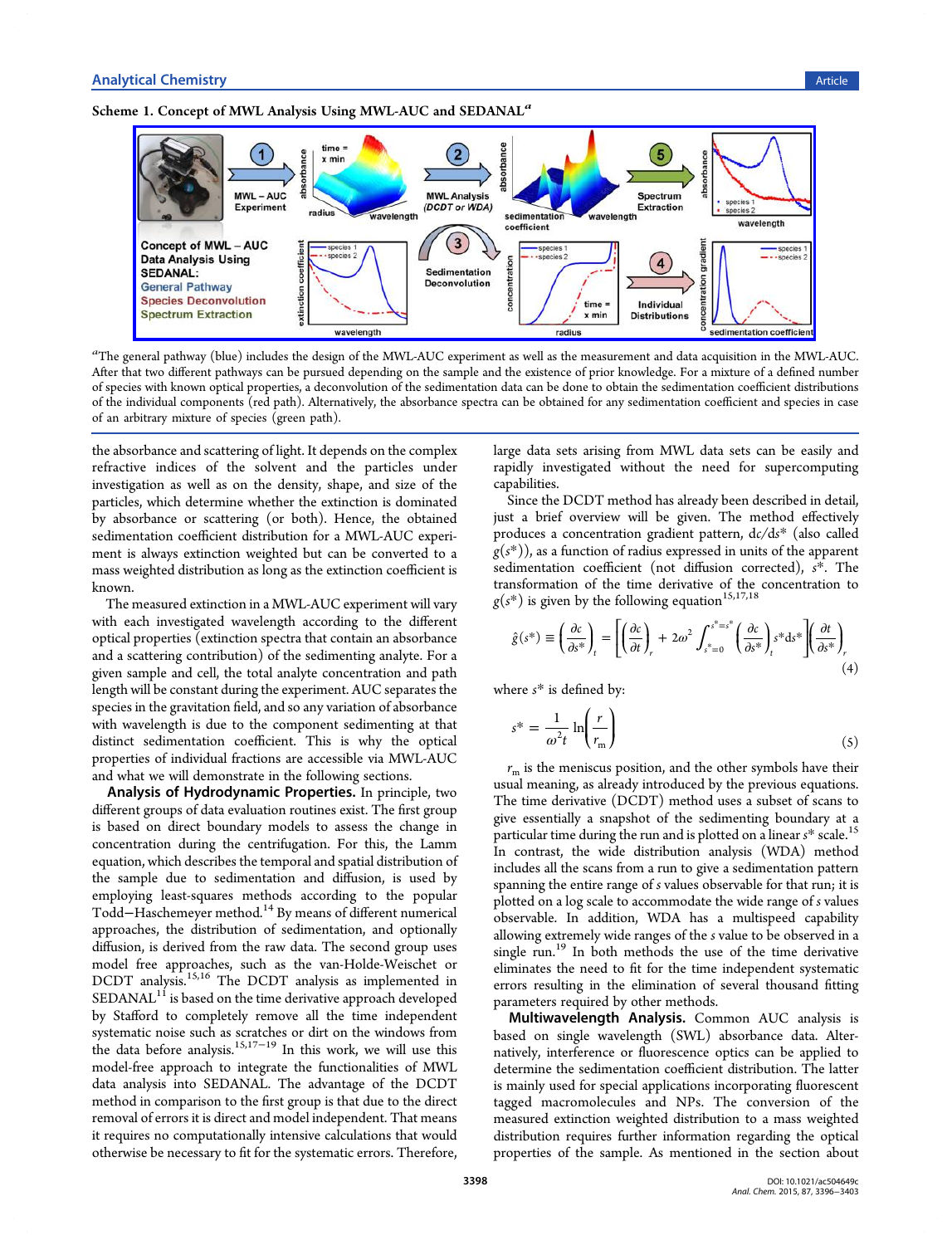optical detection, the extinction coefficient of the sample is needed to correct for absorbance data. For interference data the refractive index increment dn/dc of the material is needed. However, for complex mixtures of, e.g. different materials, the correlation of sedimentation and optical properties becomes very complex because multiple species may also have multiple extinction coefficients or refractive indices. Thus, the conversion of the measurement data to a quantitative sedimentation coefficient distribution and the distinction of the individual species that contribute to this sedimentation coefficient distribution are hindered.

In contrast to SWL, interference or fluorescence detection, MWL-AUC offers significantly increased information due to the acquisition of numerous wavelengths.<sup>5,20,21</sup> This will change the way AUC data is analyzed and will therefore open completely new possibilities of particle analysis. [An ove](#page-7-0)rview demonstrating how we treat MWL data in SEDANAL is given in Scheme 1. In the following, the three major advantages of MWL-AUC will be presented:

Increased Signal-to-Noise Ratio. For a single compone[nt](#page-2-0) of known optical properties or multiple components with identical extinction coefficients, the SWL detector can be used to determine all necessary information. Even though in this case the MWL analysis will not provide an increase in information, it will offer statistical advantages. The signal-to-noise ratio (SNR) scales with the square root of number of averages. This means that a MWL analysis using 100 wavelengths can provide a ten times higher SNR in case that the SNR of each scan is in the same order. For experiments at low concentration and data analysis followed up by fitting routines, this offers clear advantages. In this context it has to be noted that wavelengths with a poor SNR used for calculating the average can impair the result. Thus, a major advantage of MWL analysis is that only wavelengths with a similar SNR can be used to gain a significant statistical advantage.

Species Deconvolution. For systems of known optical properties deconvolution of the global sedimentation coefficient distributions can be done to obtain the relative contributions of the individual components/species in the sedimentation coefficient distribution. This represents a highly overdetermined system that can be solved by linear least-squares (LLS) methods. If one has only two components whose spectral properties are well-known and if measurements are available for two wavelengths without any noise, the concentrations of the two components can be simply obtained by algebraically solving two equations for the two unknown component concentrations. However, in the noisy, real world that solution can be quite unstable and very sensitive to the noise. In this context MWLanalysis is seen to be highly promising due to the fact that the overdetermined system is composed of measurements at several hundred wavelengths. This system can be represented by the following linear system which allows us to "blend" all that information into one unique robust solution

$$
y = Ac \tag{6}
$$

where  $y$  is the column vector of absorbance measurements at each of  $m$  wavelengths, and  $A$  is an  $m$  by  $n$  matrix of extinction coefficients for the  $n$  components at the  $m$  wavelengths.  $c$  is an  $n$ element column vector of component concentrations. n is usually a small integer: 2, 3, 4, etc. The LLS "approximate" solution to this system is easily and quickly obtained by solving this system for  $c_{LS}$ , the best linear unbiased estimate of the concentrations of each component at each radius and time point (if the absorbances had no noise, this would be the exact analytical

solution).  $c_{LS}$  represents the closest solution to the true (i.e., noise-free) values of the concentration in the least-squares sense:

$$
c_{LS} = (A^{\mathrm{T}}A)^{-1}A^{\mathrm{T}}y\tag{7}
$$

This system, comprising as many as  $m = 500$  wavelengths, is solved repeatedly at each time point and at each radial position to deconvolute the  $n$  concentration vs radius curves using the FORTRAN LAPACK and BLAS routine, DGELSY, in SEDANAL, for solving linear systems. The Linear Algebra Package (LAPACK 3.5.0) and Level 3 BLAS subroutines are open source code and can be obtained from http://www.netlib. org/lapack/ and http://www.netlib.org/blas/, respectively.

Spectrum Extraction. According to the Beer−Lambert's law, [the optical d](http://www.netlib.org/lapack/)ensity (OD) at a fi[xed optical path](http://www.netlib.org/blas/) [length](http://www.netlib.org/lapack/) [is](http://www.netlib.org/lapack/) [a](http://www.netlib.org/lapack/) [product](http://www.netlib.org/lapack/) of the extinction coefficient and the concentration. Consequently, the peak area of the sedimentation coefficient distribution which contains information on all analytes in the measurement cell is proportional to the extinction coefficient and loading concentration of the material. For multiple components that show well distinguishable sedimentation coefficient peaks, the peak areas are separated from each other and can be considered individually. Thus, the MWL evaluation provides the wavelength-dependent peak areas. Since the concentration is constant and independent of the wavelength under consideration, any differences in the peak areas are proportional to the extinction coefficients of the individual species. Accordingly, by means of MWL analysis, the optical properties (extinction spectra) of the individual species can be derived without the need of time-consuming purification. For consideration of individual species, this requires that the peaks in the sedimentation coefficient distributions of the species are clearly recognizable. However, for a continuous distribution the spectra can also be extracted as a function of the sedimentation coefficient and particle size to investigate spectral size dependencies even though the signal could be superimposed by two different materials depending on the sample composition. For chemically identical particles of different size this will directly provide the size dependent spectral properties.

#### **EXPERIMENTAL SECTION**

AUC Measurements. A modified preparative centrifuge, type Optima L-90K, available from Beckman Coulter has been used for the sedimentation velocity experiments. Further information regarding the applied MWL optics as well as the data acquisition can be found in the literature.<sup>5,7</sup> Titanium centerpieces (Nanolytics, Germany), path length 12 mm, were used for all experiments. The temperature was set t[o](#page-7-0) [2](#page-7-0)0 °C for all measurements and was held constant for at least 1 h before starting the experiment. Sedimentation velocity data has been acquired at 4 krpm for the silica-gold mixture and 3 krpm for the gold mixture, which provided well-resolved SV data.

Absorbance Measurements. Extinction coefficients were determined via absorbance measurements using a Cary 100 Scan UV/vis spectrophotometer (Varian GmbH, Germany) with spectral steps of 1 nm. The mass concentration of the silica NPs was taken from the data of the manufacturer. The mass concentration of the gold NPs was calculated assuming a conversion of 100% during the synthesis.

Simulated Sedimentation of Proteins. Sedimentation profiles were simulated for bovine serum albumin (BSA) and  $\beta$ lactoglobuline (BLG) for several wavelengths with the extinction coefficients measured separately for both proteins. Sedimenta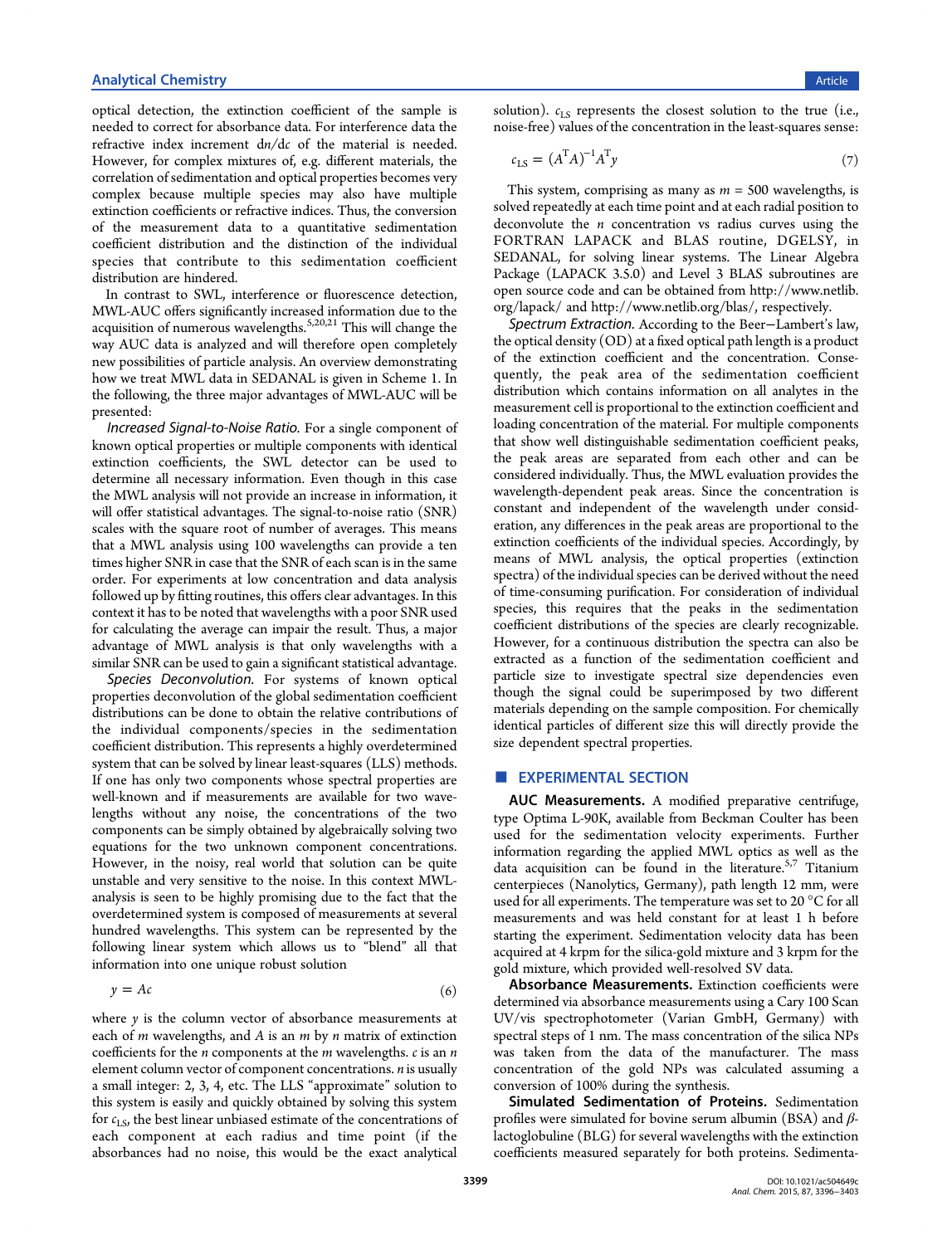tion profiles of the BSA/BLG mixture were simulated for 50 krpm with a time interval of 100 sec. Simulation parameters were as follows:  $M = 18.4$  kg/mol,  $s = 2.0$  sved,  $d\rho/dc = 0.268$  for BLG and  $M = 66.1$  kg/mol,  $s = 4.3$  sved,  $d\rho/dc = 0.268$  for BSA. Gaussian random noise with a standard deviation of 1% was added to the data.

Silica Nanoparticles. Blue colored silica "sicastar-blue" NPs (Micromod Partikeltechnology GmbH, Germany) with a size of 100 nm (#73-00-102) were used as purchased, and concentrations were adjusted via dilution using ultrapure water (18.2 MΩ cm $^{-1}$ ; total oxidizable carbon <10 ppb). Silica particles incorporating a blue dye were chosen over white silica particles as an illustration because of the spectral features, which can be detected by MWL-AUC.

Syntheses of Gold Nanoparticles. For the mixture with silica particles, small gold NPs were synthesized according to the method of Turkevich et al.<sup>22-25</sup> 7.3 mL of an aqueous solution of 5.5 mM NaAuCl<sub>4</sub> was added to 100 mL of boiling H<sub>2</sub>O. After further boiling, 12.5 mL [of an](#page-7-0) aqueous solution of 19.4 mM trisodium citrate was added leading to the formation of gold NPs about 15 nm in size. Larger sized gold NPs were produced via seed-growth synthesis. The Au seeds were synthesized by adding 1 mL of 25 mM NaAuCl<sub>4</sub> into 150 mL of boiling 2.2 mM trisodium citrate. After the synthesis of the Au seeds in 10 min, the reaction solution was cooled down to 90  $\pm$  1 °C. Then, 1 mL of 60 mM trisodium citrate and 1 mL of 25 mM  $NaAuCl<sub>4</sub>$  were consecutively added to the solution with a time delay of ∼2 min. After 30 min, the reaction was completed, and a sample of 2 mL was extracted. This process was repeated in order to get different sizes of Au NPs. For the preparation of the 2-component mixture of gold particles we used the seed particles and one larger size fraction, which were prepared according to the methodology described before. Scanning electron microscopy (SEM) and image analysis were applied prior to the AUC experiment to verify that species of different size were obtained. For the larger NPs we estimated the mean mass weighted particle size. The seed particles were too small for a SEM analysis.

Data Analysis. MWL data analysis was carried out using SEDANAL. The SEDANAL preprocessor can read the MWL files created by the MWL-AUC machine (binary format with one file per scan containing all the wavelengths) to create a single "run" file. This run file contains all scans from all wavelengths in addition to meta-data like the meniscus and the base radii that were chosen in the preprocessor. In the next step, either DCDT or WDA is chosen to display the sedimentation pattern either as  $g(s^*)$  vs s\* for narrow distributions<sup>15</sup> or as  $s^*g(s^*)$  vs  $\ln(s^*)$  for both narrow and very wide single or multispeed distributions,<sup>19</sup> respectively. In what follows, [ple](#page-7-0)ase note the following equivalences:  $g(s^*) = da/ds^*$  and  $s^*g(s^*) = da/d \ln(s^*)$ . In t[he](#page-7-0) following, we use absorbances  $a$  instead of concentrations since this is the customary parameter of the MWL-AUC. For either DCDT or WDA analysis the user can choose distinct or all wavelengths for the distribution plots.

In principle, absorption spectra can be obtained for a fixed sedimentation coefficient by plotting the different absorbances derived from the DCDT or WDA analysis as a function of the wavelength. However, since the time derivative patterns contain noise, a smoothed spectrum is obtained from the patterns by integrating over a range of sedimentation coefficient values to get an absorbance or extinction, a, over that range. The same range is used for each wavelength. For DCDT we have

$$
a(\lambda) = \int_{s_1^*}^{s_2^*} \left(\frac{\partial a}{\partial s^*}\right) ds^* \tag{8}
$$

and, similarly, for WDA we have:

$$
a(\lambda) = \int_{s_1^*}^{s_2^*} \left( \frac{\partial a}{\partial \ln(s^*)} \right)_{\lambda} d \ln(s^*)
$$
\n(9)

These absorbances can then be plotted as a function of the wavelength to produce the spectrum. Any particular spectrum must finally be normalized by the appropriate molar or mass concentration to get the extinction coefficients. Vice versa, molar or mass concentrations can be calculated for known extinction coefficients. The values of  $s_1^*$  and  $s_2^*$  are chosen to include as much of each peak as possible without having significant overlap with any neighboring peaks.

Deconvolution of Component Concentration Profiles from MWL Data Sets. After solving the linear system from the large MWL data set, the column vector  $c_{LS}$  will contain the concentrations of each of the n components in the mixture. SEDANAL will then write out the concentration profiles to  $n$ series of scan files in XL-A/I format of the commercial AUC by Beckman-Coulter. It is written one file for each time point and/ or stored as n "run" files readable by SEDANAL. Thus, they can be processed by DCDT and WDA to produce the corresponding sedimentation patterns for the individual components and by the SEDANAL fitter which is used to fit to various appropriate models. The deconvoluted concentration vs radius files in XL-A/ I format can also be read by other software programs employing other types of analysis methods.

#### ■ RESULTS AND DISCUSSION

Simulated Data. At first, a set of simulated data was considered to test the functionality of the MWL SEDANAL analysis with synthetic data. The resulting sedimentation profiles are given in Figure 1c. As known from literature, BSA sediments faster due to its higher molar mass, whereby broadening of the boundary is slightl[y](#page-5-0) more enhanced for BLG due to its lower hydrodynamic diameter and higher diffusion coefficient. Even though the extinction coefficients are similar but not identical for the proteins as shown in Figure 1a, the sedimentation profiles could be readily deconvoluted. The plateau concentrations at 10,000 sec are about 15−20[%](#page-5-0) lower than the loading concentrations of 1.0 g/L. This is ascribed to radial dilution in the sector shaped cell. In the next step, both patterns can be evaluated individually with any desired software as usual to provide the sedimentation coefficient distributions of BSA and BLG.

Our methodology is independent of the considered spectral range. Even though deep UV-data cannot be generated with the current MWL detector, future generations of MWL-AUC will provide this opportunity. This in turn will require appropriate data analysis tools, such as presented in this work, to take advantage of the manifold possibilities in biological and medical applications.

Mixture of Silica and Gold Nanoparticles. After showing the functionality of our methodology for simulated data, the possibilities of MWL analysis will be demonstrated by means of a mixture of blue colored silica and reddish colored gold NPs, about 100 and 15 nm in size, respectively. The extinction spectra of the two NPs were measured, and extinction coefficients were then calculated based on the known concentrations for both particles before mixing. The obtained data is provided in Figure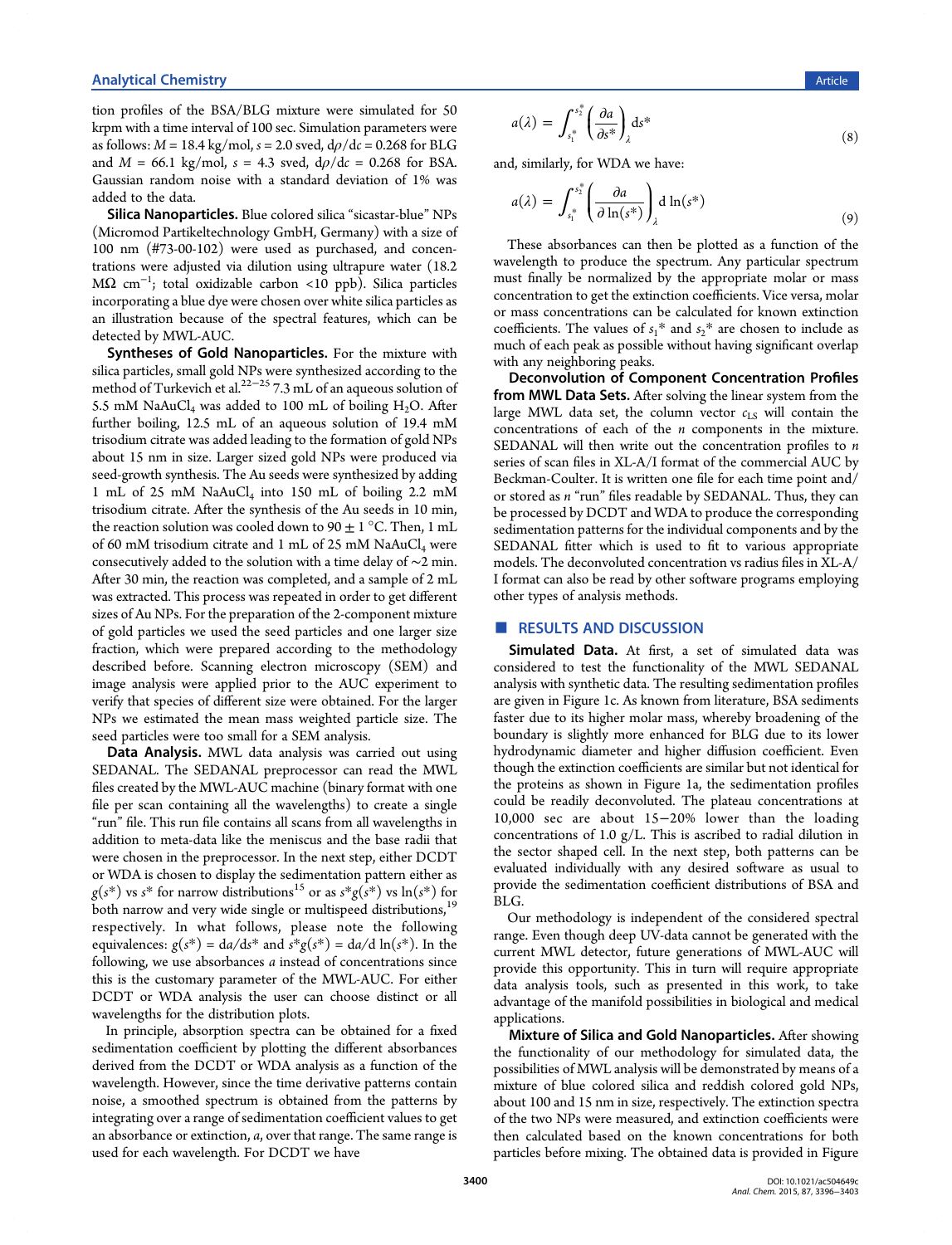<span id="page-5-0"></span>

Figure 1. a) Extinction coeffi[cients of BSA and BLG used fo](http://pubs.acs.org/action/showImage?doi=10.1021/ac504649c&iName=master.img-002.jpg&w=199&h=345)r the generation of simulated sedimentation profiles. Selected wavelengths for deconvolution of sedimentation data are indicated by vertical dashed lines. b) Synthetic sedimentation profiles of the BSA-BLG mixture after 10,000 sec and 50 krpm for 5 different wavelengths. c) Deconvoluted sedimentation profiles for BSA and BLG based on the simulated wavelengths shown in b).

2a. It can be seen that the profiles are quite different for the two species. The smaller gold NPs have high extinction coefficients in [th](#page-6-0)e visible range of the spectrum and show a unique spectral feature at 520 nm. Noteworthy, this causes the reddish color of the dispersion. The peak position can be correlated to the diameter of the particle due to the well-known surface-plasmon resonance of the noble metal. In contrast, the extinction coefficients of the blue colored silica NPs are much smaller and show no significant features in the UV/vis spectrum. Only a weak peak at 600 nm can be assigned to the blue color of the NPs. Besides, the extinction is dominated by scattering and increases to the UV in accordance to Rayleigh scattering.

A sedimentation velocity experiment was performed at 4 krpm for a mixture of both NPs. Already the raw data of the MWL experiment, of which a snapshot is given in Figure 2b, reveals the two species with their different sedimentation coefficients and optical properties. As it can be seen, the sedimenta[tio](#page-6-0)n velocity of the silica NPs is much higher compared to the gold NPs. A movie of the sedimentation experiment can be found in the Supporting Information (SI).

The sedimentation data was evaluated using [the DCDT](#page-7-0) [method, wh](#page-7-0)ich resulted in 329 distributions, one for each wavelength. In Figure 2c as an example, the extinction weighted distribution evaluated at 520 nm is given. The peak positions of the two species are well separated. According to the raw data, the first peak has to correspond to the slower sedimenting gold NPs. We deconvoluted the sedimentation data using the extinction coefficients and MWL data to obtain the individual distributions of the two species. The distribution of the silica NPs shows a "wiggle"at the peak position of the distribution of gold. So far, we cannot fully explain the reason for this feature. The origin of this effect is under investigation and will be reported at a later time. However, it has to be noted that this artifact seems to have no noticeable influence on the final distribution because the shape of the gold NPs distributions is preserved after deconvolution of the data. Moreover, the average peak area of this wiggle is zero. Thus, it is canceled during the integration, and the spectra can still be extracted despite this effect.

Furthermore, and according to step 5 in Scheme 1, the peak areas of the convoluted distribution were calculated via integration and plotted vs the wavelength to r[et](#page-2-0)rieve the extinction spectra of the two species from the AUC measurement. The final, normalized spectra of the species and their retrieved spectra are shown in Figure 2d. For both particles the spectra match very well. For the retrieved spectrum of the silica NPs an increase in absorption is foun[d a](#page-6-0)round 520 nm, which is in the range of the peak maximum of the gold spectrum. Since both sedimentation coefficient peaks were sufficiently separated, we believe that this may be attributed to a small amount of gold NPs bound to some of the silica NPs.

In summary, we are able to show for the first time that it is possible to determine the individual extinction spectra of two species in a multicomponent mixture using MWL-AUC and one single sedimentation velocity experiment, which took no longer than 1 h. For this, no purification of the sample was required. It also needs to be pointed out that the entire analysis was completed within a few minutes on a standard notebook or office computer.

Mixture of Gold Nanoparticles. To further emphasize the sensitivity of MWL-AUC to hydrodynamic and spectral properties, we investigated a second mixture containing two differently sized gold NPs. The size of the NPs is expected to be in the range of 10 to 30 nm according to the peak maxima of the spectra. A red-shift of the peak maxima with increasing particle size will be caused by the surface-plasmon resonance.

Herein, we did not aim to deconvolute the sedimentation coefficient distributions based on the extinction coefficients of the individual fractions but wanted to extract instead the individual extinction spectra. For many applications, optical properties of particles are needed but not known because the signals of individual fractions are superimposed by the signal of other components in the mixture. Thus, tedious purification protocols have to be carried out to obtain the individual species and to measure their absorbance spectra. With MWL-AUC most of these protocols will become unnecessary because optical information can be extracted for different sedimentation coefficients and species directly.

In Figure 3a the obtained sedimentation coefficient distribution as a function of the wavelength is shown. We observed two major speci[es](#page-7-0) with average sedimentation coefficients of 1476 and 5706 sved, which translates to particle sizes of 12.1 and 23.7 nm, respectively. The value of the larger species agrees well with the results by SEM analysis, which provided a mean value of about 21 nm. Herein, it has to be mentioned that the AUC analysis will provide much more accurate results than the SEM due to its superior resolution and statistics. For both species we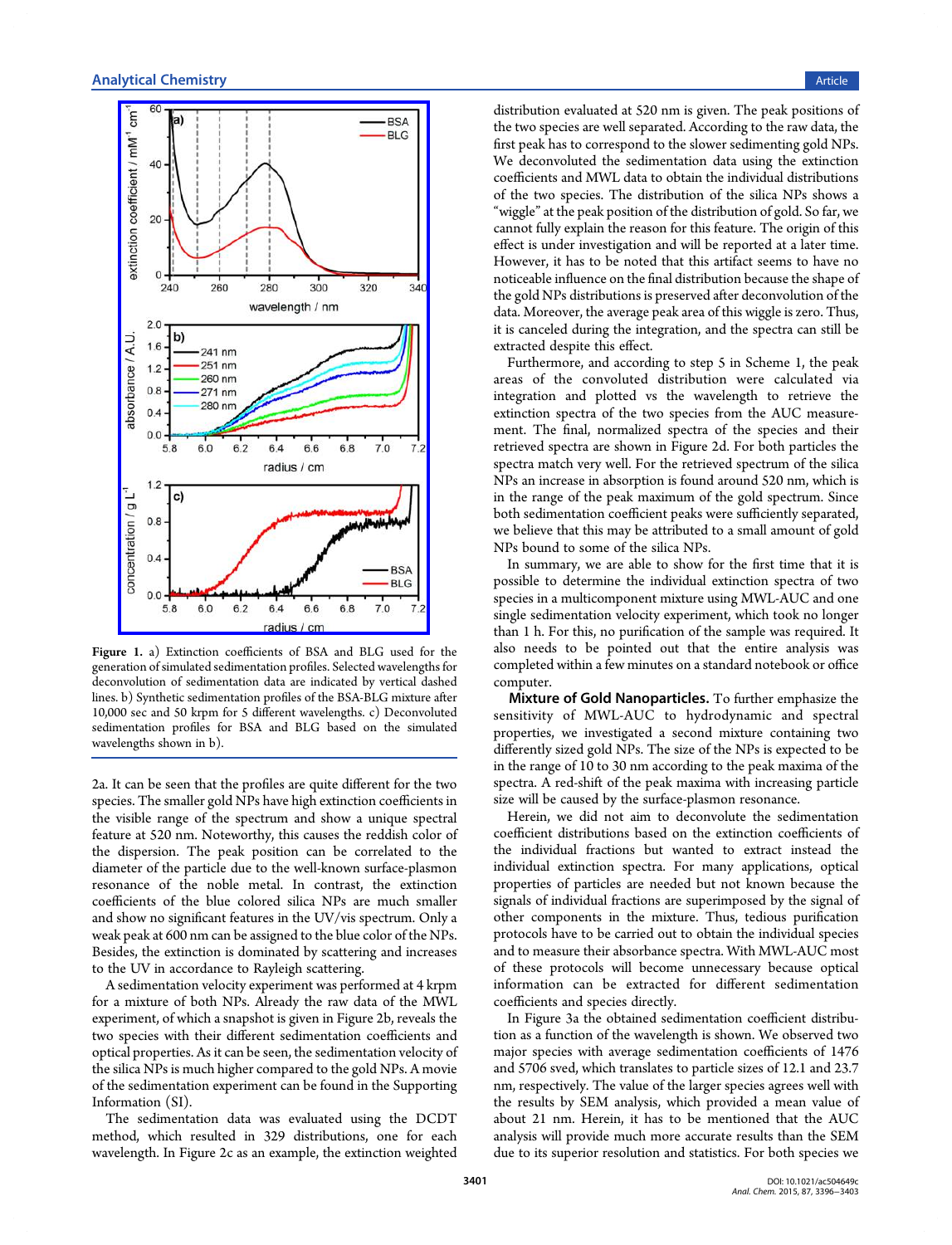<span id="page-6-0"></span>

Figure 2. a) Extinction coefficients of the silica and gold NPs. The extinction coefficient of the silica NPs was multiplied by 15 to be better recognizable. b) Multiwa[velength spectra of the silica-gold mixture sedimenting at 4 krpm in a sedimentation velocity experiment as a function of the rad](http://pubs.acs.org/action/showImage?doi=10.1021/ac504649c&iName=master.img-003.jpg&w=421&h=363)ial distance from the axis of rotation. The scan was taken after 15 min. Two different wavelengths corresponding to the spectral features of the two species were highlighted with black lines as a guide to the eye. c) Convoluted sedimentation coefficient distributions at 520 nm and deconvoluted sedimentation coefficient distributions of gold and silica NPs. 329 wavelengths values were used for the MWL analysis. The distributions were not normalized for the sake of clarity. d) Extinction spectra of the two species measured using a benchtop UV/vis spectrometer as well as the extinction data reproduced from the MWL AUC experiment. Spectra were normalized to a maximum value of one to be comparable.

further extracted the extinction spectra (Figure 3b). As expected from Mie's theory, the peak position shifts about 3 nm for the larger gold NPs.<sup>26</sup> A movie showing the size dep[en](#page-7-0)dent spectra of the gold NPs can be found in the SI. Due to the high sensitivity of the AUC towar[d th](#page-7-0)e sedimentation behavior of NPs and thus the particle size as well as the high sp[ect](#page-7-0)ral resolution, we believe that MWL-AUC will become a powerful tool for the simultaneous analysis of hydrodynamic and optical properties.

## **CONCLUSIONS**

Our developments enable us to do a fast and accurate analysis of multiwavelength (MWL) data obtained by the analytical ultracentrifuge (AUC). The possibility of MWL analysis will be of high benefit for biomedical applications and nanotechnology. MWL-AUC offers a much higher statistical confidence compared to single wavelength analysis due to the evaluation at multiple wavelengths. Furthermore, the individual extinction spectra of species in complex mixtures become accessible by means of a MWL evaluation. This will have considerable impact for applications in photonics and nanotechnology, where structure−property relations such as the size dependent optical

properties of particles are investigated. Without MWL-AUC very time-consuming purification protocols have to be applied − provided they exist at all − to isolate individual fractions from mixtures to study their optical properties. MWL-AUC offers such information in only one experiment making it a highly effective technique. Deconvolution of the concentration profiles allows for the determination of the individual sedimentation coefficient distributions of species in a mixture. The deconvolution method requires all the extinction coefficients and depends on the components having "sufficiently" different spectra. What "sufficient" for distinct samples actually means will depend to a large extent on the signal-to-noise ratio of the data.

Further studies shall be focused on the development of MWLanalysis for direct boundary models, which would allow for the fitting of radius-independent noise and meniscus positions. Moreover, it would be desirable to develop MWL analysis which is able to deconvolute diffusion. Very small nanoparticles such as semiconductor quantum dots would clearly benefit from such developments because assignment of the hydrodynamic and optical properties is hindered by diffusional broadening. However, for all systems where diffusion plays a negligible role